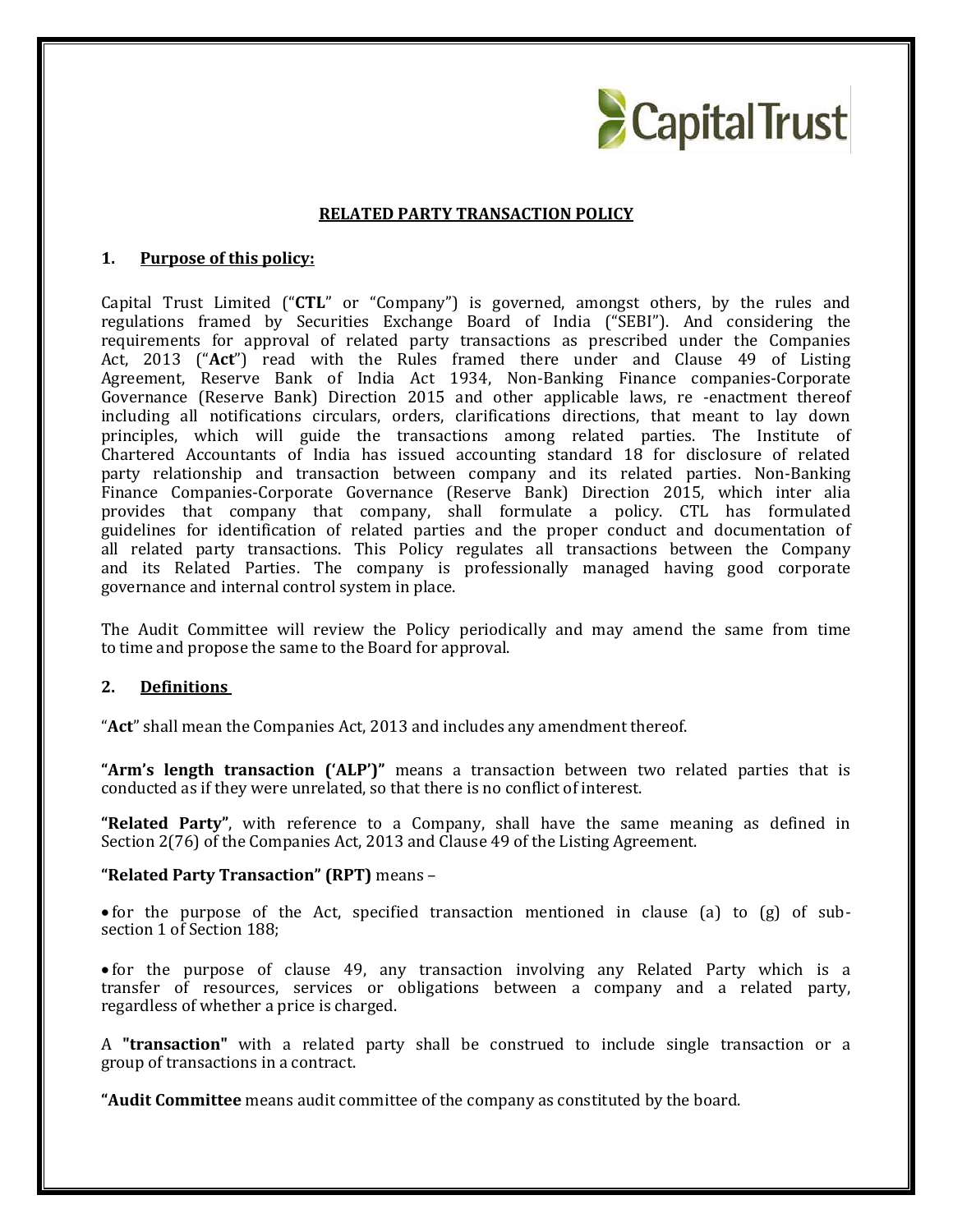**"Board of Directors** means board of directors of the company.

#### **"Key Managerial Persons (KMP)** means –

 Directors of the company for the time being occupying the position as such means: a. Managing Director of the company; b. Whole time director; c. Non -Executive directors; d. Additional Directors; e. Chief Financial Officer (CFO), f. Company Secretary; g. Such other officer as may be prescribed, from time to time.

All capitalized terms used in this Policy but not defined herein shall have the meaning assigned to such term in the Act and the Rules thereunder and the Listing Agreement, as amended from time to time.

## **3. Materiality Thresholds**

Clause 49 of the Listing Agreement requires a company to provide materiality thresholds for transactions beyond which the shareholders' approval will be required by way of a special resolution. The Company has fixed its materiality threshold at 10% of the annual consolidated turnover of the Company as per last audited financial statements of the company for the purpose of Clause 49(VII)(C) of the Listing Agreement.

#### **4. Review and approval of Related Party Transaction**

Approval of related party transactions

A. Audit Committee

All the transactions which are identified as related party transactions shall be pre-approved by the Audit Committee before entering into such transaction. The Audit Committee shall consider all relevant factors while deliberating the related party transactions for its approval.

Any member of the Committee who has a potential interest in any related party transaction will rescue himself and abstain from discussion and voting on the approval of the related party transaction. A related party transaction which is (i) not in the ordinary course of business, or (ii) not at arm's length price, would require approval of the Board of Directors or of shareholders as discussed subsequently.

The Audit Committee may grant omnibus approval for related party transactions which are repetitive in nature and subject to such criteria/conditions as mentioned under clause 49 and such other conditions as it may consider necessary in line with this policy and in the interest of the Company. Such omnibus approval shall be valid for a period not exceeding one year and shall require fresh approval after the expiry of one year.

Audit Committee shall review, on a quarterly basis, the details of related party transactions entered into by the Company pursuant to the omnibus approval. In connection with any review of a related party transaction, the Committee has authority to modify or waive any